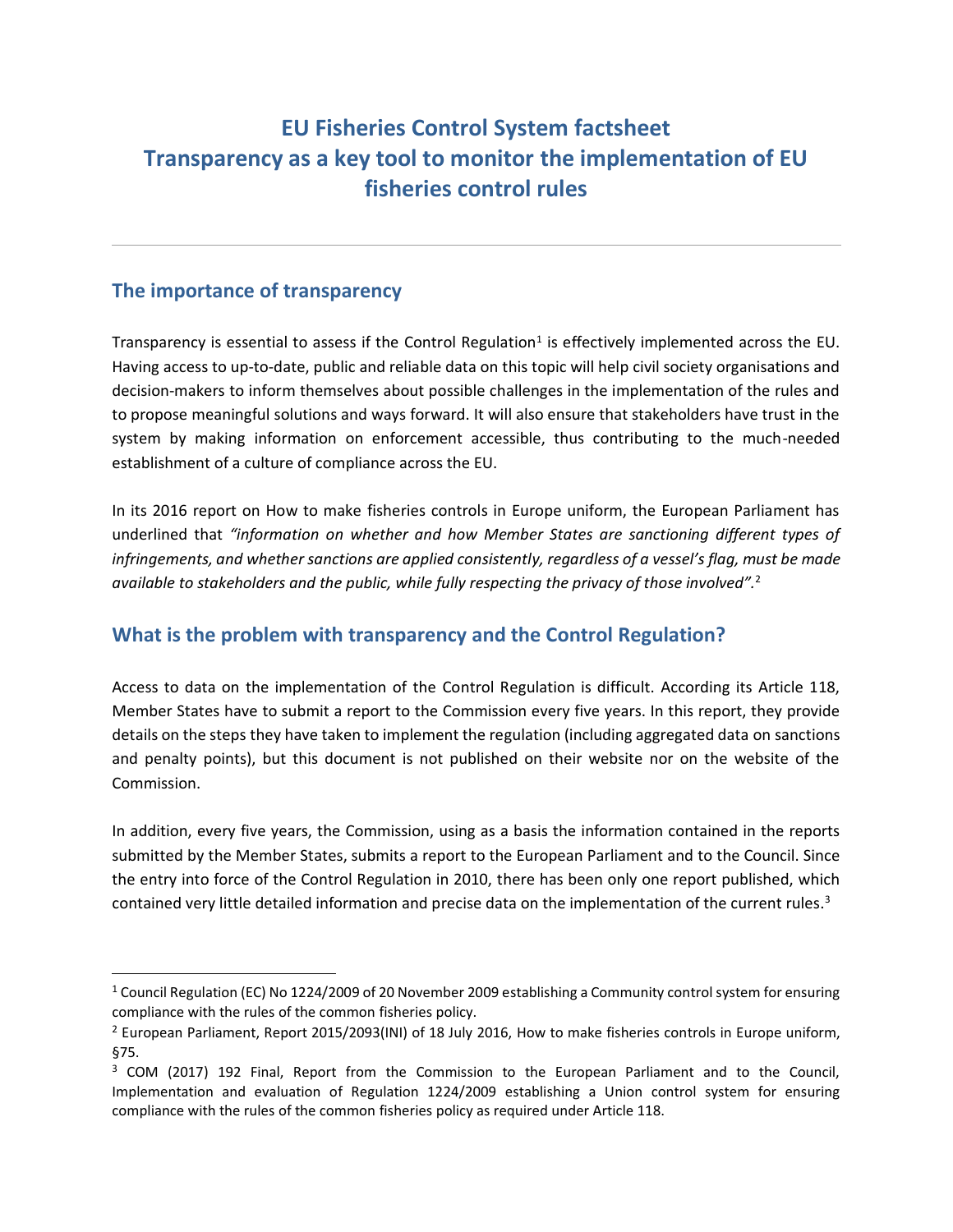In the past, data on the implementation of the Control Regulation was more transparent. For example, before 2009, the Commission reported regularly to the European Parliament and to the Council on the behaviours which seriously infringed the rules of the Common Fisheries Policy, $4$  and these communications contained detailed information on the number of infringements detected by the Member States, the sanctions incurred as well as the problems met by the competent authorities when implementing the rules.

In addition, according to Article 100 of the current Control Regulation, the Commission may carry out audits of the control systems of the Member States. At the moment, these audits are published only on the secure part of the website of the Commission. In other areas of EU law, audits are public. This is the case, for example, in the area of compliance with feed and food law, animal health and animal welfare rules: reports from audits in both Member States and third countries are publicly available on the Commission's website.<sup>5</sup>

## **Recommendations**

l

The Commission's proposal fails to remedy the current lack of transparency on the implementation of the Control Regulation. It does not address either the fact that reporting every five-years is not sufficient for competent authorities at the EU and national levels to keep track of the implementation of the rules. Finally, in the Commission's proposal Member States will have to prepare annual reports of the national control programmes but these reports will not be made public.<sup>6</sup> To address the lack of measures on transparency we suggest to amend the Commission's proposal as follows:

- **Publish the reports from audits carried out to ensure that Member States are implementing the rules contained in the Control Regulation**;
- While respecting EU privacy laws, **Member States should be required to make public the annual reports of their national control programmes on the website of their competent authorities. These reports shall contain the following information, in an aggregated format: number and types of inspections, number of infringements detected and reported, type of follow-up actions (simple warning, administrative sanction, criminal sanction, immediate enforcement measures, number of penalty points administered).** As this information is, to a large extent, already stored in the national register of infringements created through Article 93 of the current Control Regulation, publishing it should not represent an administrative burden for Member States.

<sup>&</sup>lt;sup>4</sup> See for example [https://eur-lex.europa.eu/legal-content/EN/TXT/?uri=CELEX%3A52007DC0448;](https://eur-lex.europa.eu/legal-content/EN/TXT/?uri=CELEX%3A52007DC0448) or [https://eur](https://eur-lex.europa.eu/legal-content/en/ALL/?uri=CELEX%3A52008DC0670)[lex.europa.eu/legal-content/en/ALL/?uri=CELEX%3A52008DC0670.](https://eur-lex.europa.eu/legal-content/en/ALL/?uri=CELEX%3A52008DC0670)

<sup>&</sup>lt;sup>5</sup> See: [http://ec.europa.eu/food/audits-analysis/audit\\_reports/index.cfm.](http://ec.europa.eu/food/audits-analysis/audit_reports/index.cfm)

<sup>6</sup> Article 1 (70) of COM(2018) 368 final, Proposal for a Regulation of the European Parliament and of the Council amending Council Regulation (EC) No 1224/2009, and amending Council Regulations (EC) No 768/2005, (EC) No 1967/2006, (EC) No 1005/2008, and Regulation (EU) No 2016/1139 of the European Parliament and of the Council as regards fisheries control.